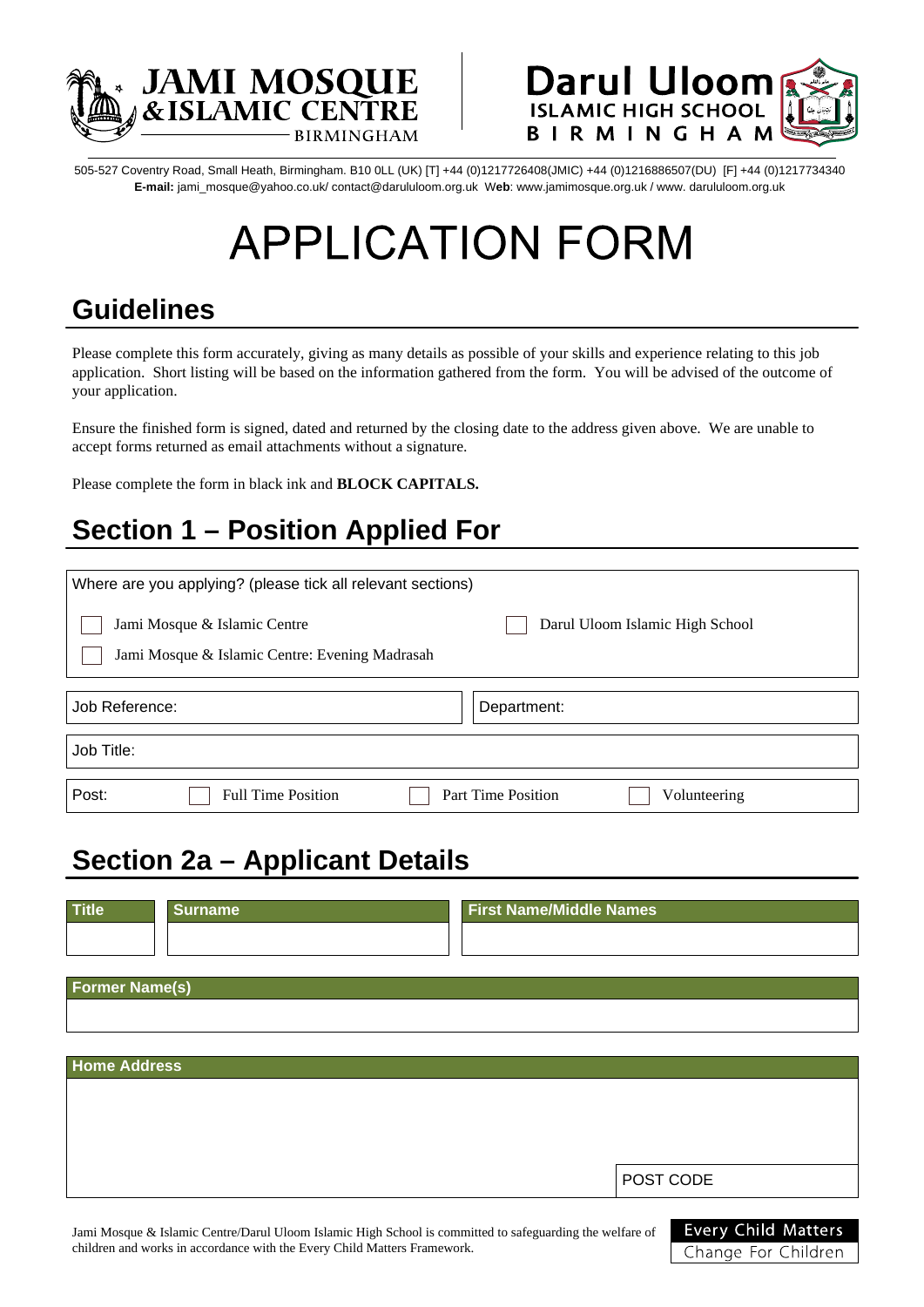## **Section 2b – Applicant Details Continued**

| Correspondence Address (if different from home address) |           |  |  |  |  |  |
|---------------------------------------------------------|-----------|--|--|--|--|--|
|                                                         |           |  |  |  |  |  |
|                                                         |           |  |  |  |  |  |
|                                                         |           |  |  |  |  |  |
|                                                         |           |  |  |  |  |  |
|                                                         | POST CODE |  |  |  |  |  |
|                                                         |           |  |  |  |  |  |

| Telephone Numbers (please include full STD Code) & Internet Contact |           |  |  |  |  |
|---------------------------------------------------------------------|-----------|--|--|--|--|
| Home Tel:                                                           | Work Tel: |  |  |  |  |
| Mobile:                                                             |           |  |  |  |  |
| e-mail:                                                             |           |  |  |  |  |

| <b>CRB Disclosure</b>                                                                          |    |                        |    |                                                                            |           |  |  |  |  |  |
|------------------------------------------------------------------------------------------------|----|------------------------|----|----------------------------------------------------------------------------|-----------|--|--|--|--|--|
| All successful applicants<br>will need a DBS<br>Disclosure prior to<br>engagement of any duty. |    | <b>YES/NO</b><br>DATE: |    | Do you have a valid ENHANCED DBS?<br>If Yes, please write DBS Cleared Date |           |  |  |  |  |  |
|                                                                                                |    |                        |    |                                                                            |           |  |  |  |  |  |
| Date of Birth                                                                                  | DD | МM                     | VV |                                                                            | NI Number |  |  |  |  |  |

| Nationality:                                                                                                           |               | Do you hold a current Full Driving License? | <b>YES/NO</b> |
|------------------------------------------------------------------------------------------------------------------------|---------------|---------------------------------------------|---------------|
| Is there anything<br>concerning your medical<br>history or state of health<br>that is relevant to<br>your application? | <b>YES/NO</b> | (if yes, please give details)               |               |
|                                                                                                                        |               |                                             |               |

| <b>Migrant Workers</b>                                      |                                                                                                                                            |
|-------------------------------------------------------------|--------------------------------------------------------------------------------------------------------------------------------------------|
| Are there any restrictions<br>regarding your<br>employment? | DO YOU REQURE A WORK PERMIT: YES/NO (If yes, Please give derails)<br><b>PERMIT TYPE:</b>                                                   |
| e.g do you require a Work<br>Permit?                        | <b>IMMIGRATION STATUS:</b><br>PASSPORT No. _________________________<br>VISA NO.<br><b>ISSUE DATE EXAMPLE AND RESIDENT</b><br>EXPIRY DATE: |

| <b>Overseas Contact (Migrant Workers Only)</b> |               |  |  |  |  |
|------------------------------------------------|---------------|--|--|--|--|
| Contact Person:                                | Relationship: |  |  |  |  |
| Home Tel:                                      | Mobile:       |  |  |  |  |
| e-mail:                                        |               |  |  |  |  |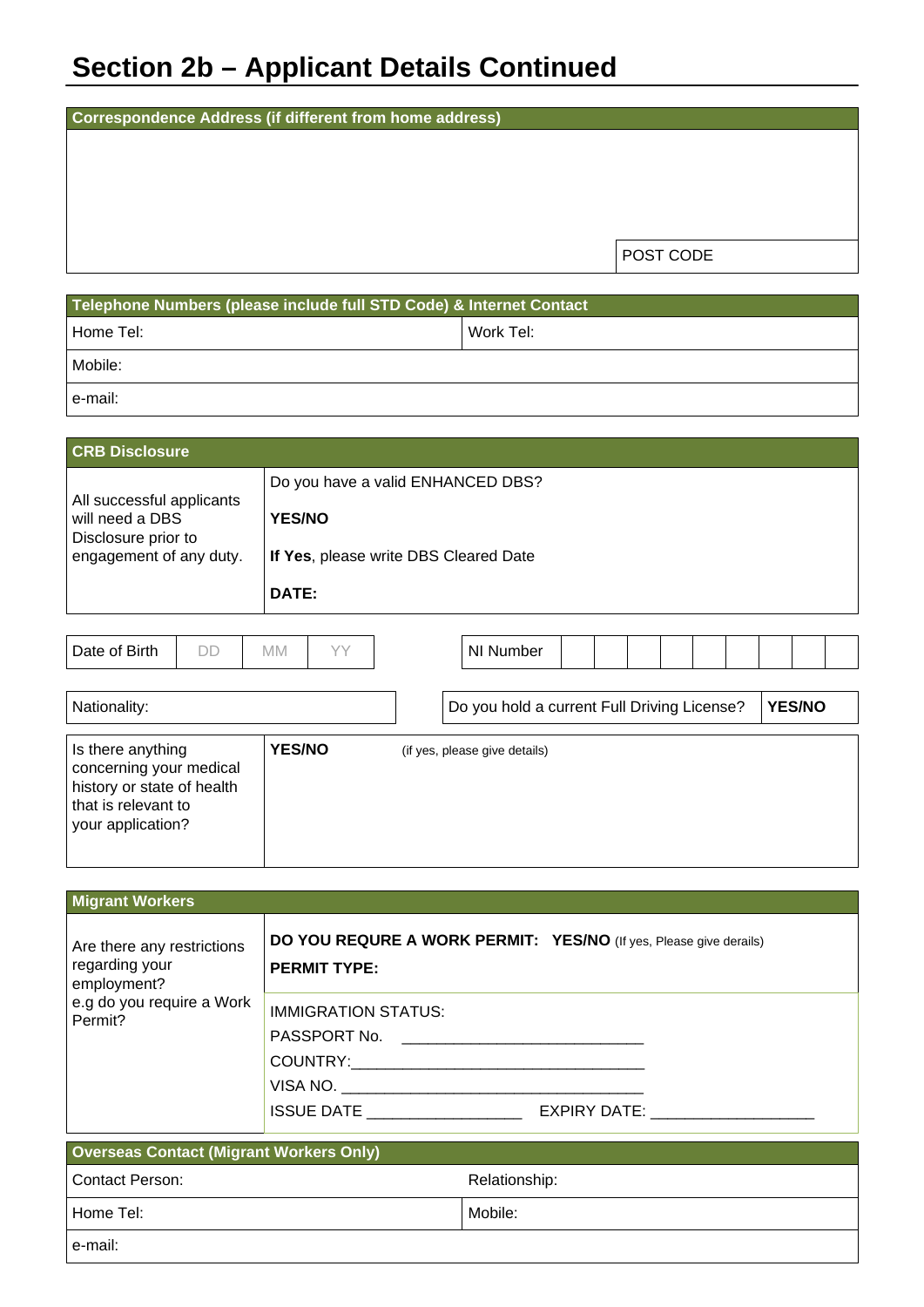## **Section 3 – Employment History**

Start with your most recent employment and briefly describe the main duties and responsibilities of your post. **IMPORTANT: E**mployment and education history must be complete from the point of Secondary School education, any gaps in this period must be explained. Please use an additional sheet if required.

| <b>YES/NO</b><br>Are you currently in employment? | If yes, what is your notice period? |  |
|---------------------------------------------------|-------------------------------------|--|
|---------------------------------------------------|-------------------------------------|--|

| 1. Current/most recent employment/organisation |  |       |     |  |  |
|------------------------------------------------|--|-------|-----|--|--|
| Name                                           |  |       |     |  |  |
| Address                                        |  |       |     |  |  |
| Job Title                                      |  | From: | To: |  |  |
| Brief description of job<br>role and duties    |  |       |     |  |  |
| Reasons for leaving/<br>changing               |  |       |     |  |  |

| 2. Employment/organisation                  |  |       |     |  |  |
|---------------------------------------------|--|-------|-----|--|--|
| Name                                        |  |       |     |  |  |
| Address                                     |  |       |     |  |  |
| Job Title                                   |  | From: | To: |  |  |
| Brief description of job<br>role and duties |  |       |     |  |  |
| Reasons for leaving/<br>changing            |  |       |     |  |  |

| 3. Employment/organisation                  |  |       |     |  |  |
|---------------------------------------------|--|-------|-----|--|--|
| Name                                        |  |       |     |  |  |
| Address                                     |  |       |     |  |  |
| Job Title                                   |  | From: | To: |  |  |
| Brief description of job<br>role and duties |  |       |     |  |  |
| Reasons for leaving/<br>changing            |  |       |     |  |  |

| 4. Employment/organisation                  |       |     |
|---------------------------------------------|-------|-----|
| Name                                        |       |     |
| Address                                     |       |     |
| Job Title                                   | From: | To: |
| Brief description of job<br>role and duties |       |     |
| Reasons for leaving/<br>changing            |       |     |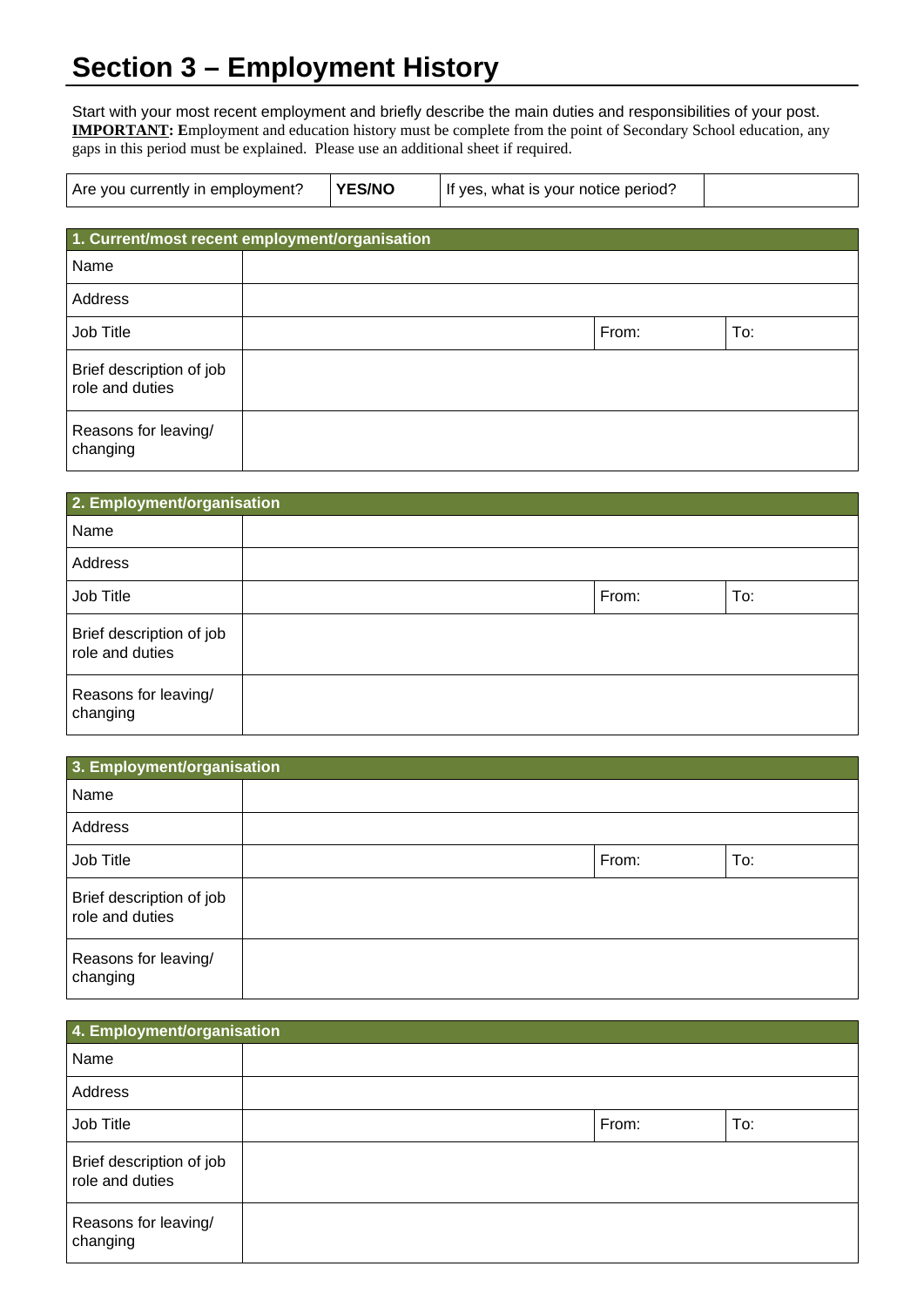#### **Section 4 – Education & Qualifications**

Please tell us about your education and qualifications since leaving Secondary School. Include relevant courses which you are currently undertaking. **Please start with the most recent.**

**IMPORTANT: E**mployment and education history must be complete from the point of Secondary School education, any gaps in this period must be explained. Please use an additional sheet if required.

| Name of school/college/<br>university/training body | <b>Subject studied</b> | Date From -<br>Date To | <b>Grade attained</b> | <b>Date attained</b> |
|-----------------------------------------------------|------------------------|------------------------|-----------------------|----------------------|
|                                                     |                        |                        |                       |                      |
|                                                     |                        |                        |                       |                      |
|                                                     |                        |                        |                       |                      |
|                                                     |                        |                        |                       |                      |
|                                                     |                        |                        |                       |                      |
|                                                     |                        |                        |                       |                      |
|                                                     |                        |                        |                       |                      |
|                                                     |                        |                        |                       |                      |
|                                                     |                        |                        |                       |                      |
|                                                     |                        |                        |                       |                      |
|                                                     |                        |                        |                       |                      |
|                                                     |                        |                        |                       |                      |
|                                                     |                        |                        |                       |                      |
|                                                     |                        |                        |                       |                      |

#### **Section 5 – Training**

Please list any training you have received or courses which did not lead to a qualification but which you feel are relevant to the advertised post.

| Training course/programme | <b>Date</b> |
|---------------------------|-------------|
|                           |             |
|                           |             |
|                           |             |
|                           |             |
|                           |             |
|                           |             |
|                           |             |
|                           |             |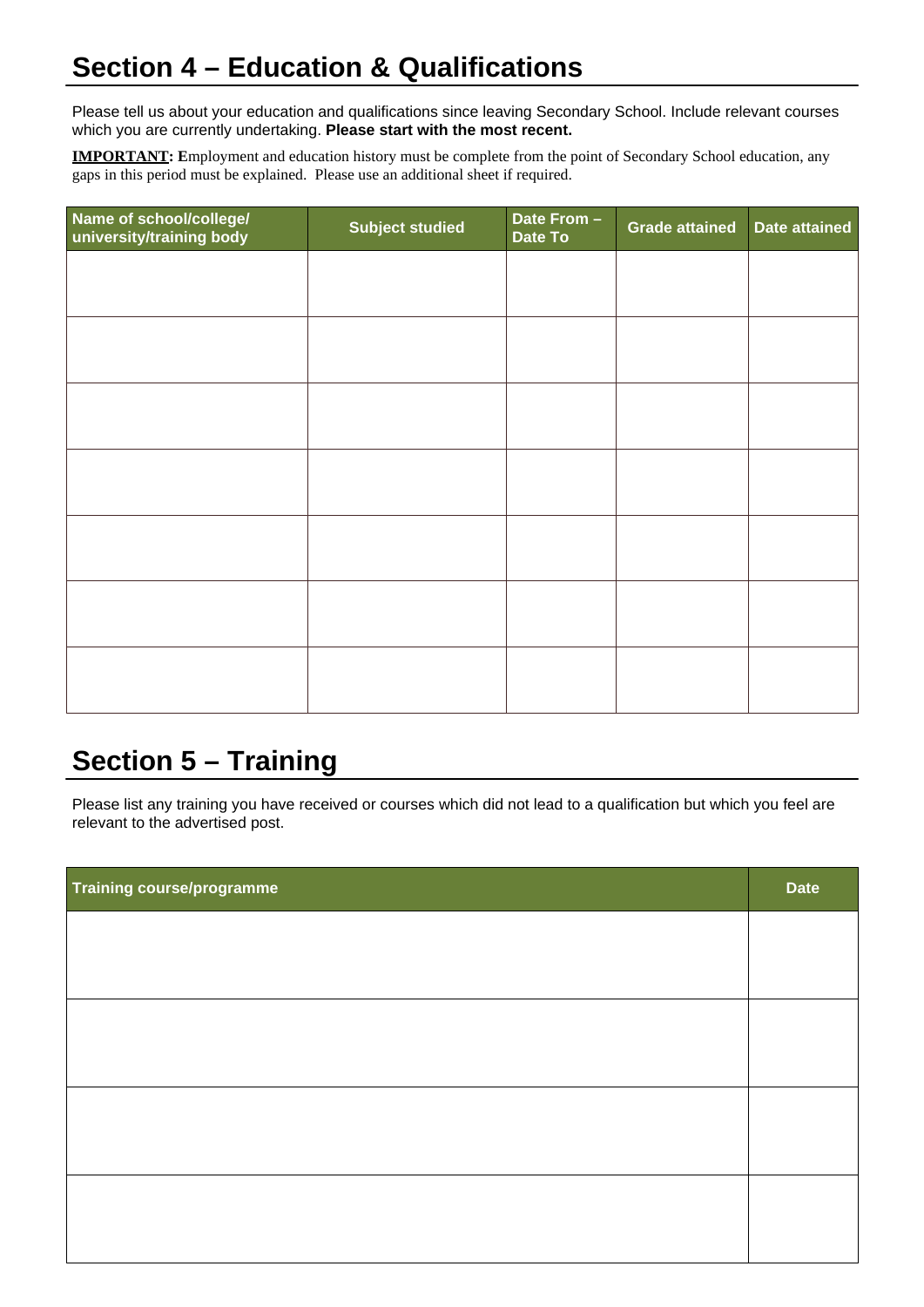#### **Section 6 – Experience, Skills & Personal Statement**

This section is for you to give specific information in support of your application. Please set the information out on a maximum of three sides of A4 paper. Your experience need not have been gained in paid employment and may include special interests relevant to the post. It is important that you provide evidence of your achievements by giving examples to support your application.

**Any gaps in career since leaving Secondary School education can be explained here.**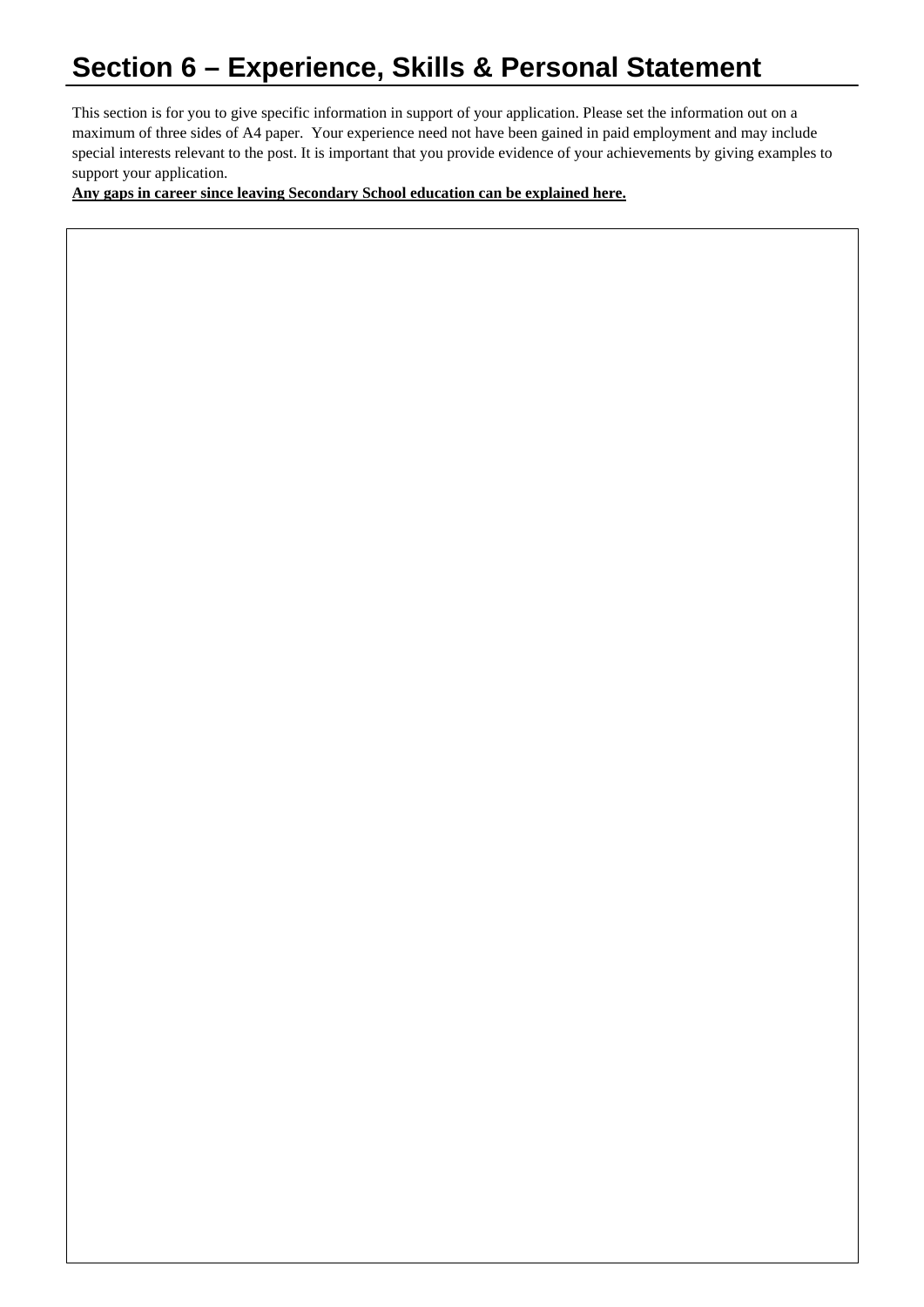#### **Section 7 – References**

Please give details of two at least two referees. One referee must by your most current or most recent employer.

If you are not currently working with children or your most recent employment did not include working with children, but you have done so in the past, you must provide details of that employer as your second referee.

Testimonials or references from friends and relatives are not acceptable.

| 1. Reference (current or most recent employer) |          |
|------------------------------------------------|----------|
| Name                                           | Position |
| Organisation                                   |          |
| Address                                        |          |
| <b>Contact Details</b>                         |          |
| Email                                          |          |

| 2. Reference ( Previous employer / Academic) |          |
|----------------------------------------------|----------|
| Name                                         | Position |
| Organisation                                 |          |
| Address                                      |          |
| Contact details                              |          |
| Email                                        |          |

| <b>Contacts within the organisation</b>                   |                                                                                               |
|-----------------------------------------------------------|-----------------------------------------------------------------------------------------------|
| Do you have any<br>contacts with<br>individuals currently | Do you have any contacts or close relationships with anyone connected to the<br>organisation? |
| employed at the<br>organisation?                          | <b>YES/NO</b>                                                                                 |
|                                                           | If Yes                                                                                        |
| This includes<br>governors and trustees.                  | How are you related?                                                                          |
|                                                           | Individual Employed or Connected to the Organisation:                                         |
|                                                           | NAME:                                                                                         |
|                                                           | POSITION:                                                                                     |
|                                                           |                                                                                               |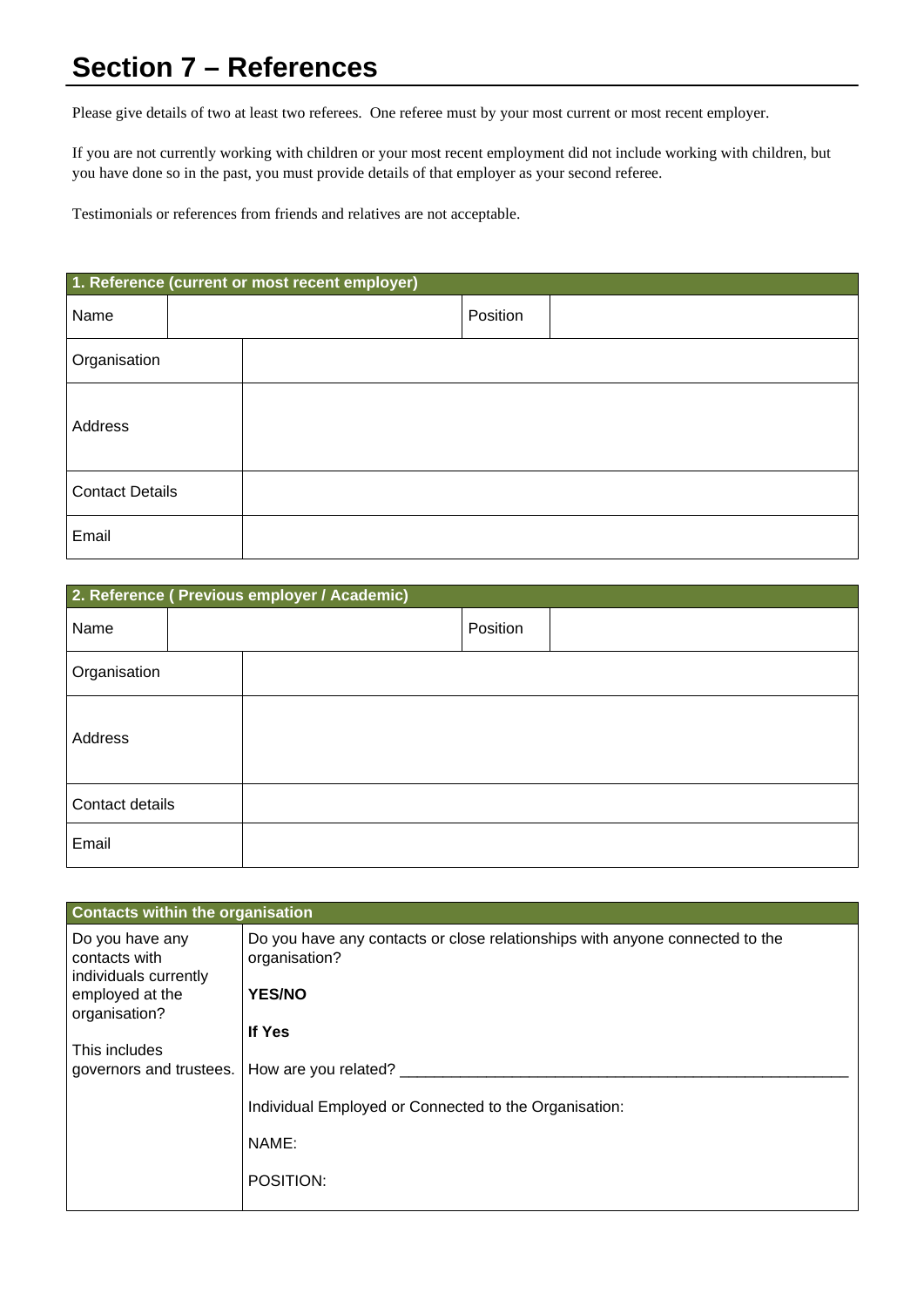#### **Section 8 – Declaration & Signature**

#### EXEMPTIONS & CONDITIONS

- Any post applied for will be exempt from the Rehabilitation of Offenders Act 1974. All convictions, cautions,  $\bullet$ bind-overs including those regarded as 'spent', must be declared.
- The organisation reserves the right to approach previous employers for information to verify particular  $\bullet$ experience or qualifications before an interview.
- If you are currently working with children, on either a paid or voluntary basis, your current employer will be asked about disciplinary offences relating to children, including any for which the penalty is time expired as well as whether you have been subject to any child protection concerns and if so, the outcome of any enquiry or disciplinary procedure. If you are not currently working with children but have done so in the past, that previous employer will be asked.
- Providing false information is an offence and could result in your application being rejected or summary dismissal post employment and possible referral to the police.
- All successful applicants will be placed on at six month probation period and contract my be terminated during this period.

#### **DECLARATION:**

| I am aware that the post for which I am applying is exempt from the Rehabilitation of Offenders Act 1974<br>and therefore that all convictions, cautions, reprimands, final warnings and bind-overs, including those<br>regarded as 'spent' must be declared. I confirm that I have not been disqualified from working with<br>Children, am not named on the Children's Barred List and am not subject to any sanctions imposed by a<br>regulatory body. |
|----------------------------------------------------------------------------------------------------------------------------------------------------------------------------------------------------------------------------------------------------------------------------------------------------------------------------------------------------------------------------------------------------------------------------------------------------------|
| I confirm that I am not subject to a direction under section 142 of the Education Act 2002 or section 128<br>of the Education and Skills Act 2008 which prohibits, disqualifies or restricts me from teaching or being<br>involved in the management of an independent school if applicable to the role applied for.<br>I declare that I have no any criminal offence in Europe or elsewhere oversees.                                                   |
| I also declare that the facts and information contained in this application are correct to the best of my<br>knowledge and belief. I understand that providing false information is an offence which could result in<br>my application being rejected or (if the false information comes to light after an appointment) summary<br>dismissal may amount to a criminal offence.                                                                           |
| In accordance with regulatory guidelines, Jami Mosque And Islamic Centre / Darul Uloom Islamic High School is<br>required to verify medical fitness of anyone appointed to a post at the Centre / School, therefore, if your<br>application is successful and after an offer of employment has been made, you will be required to complete a<br>medical questionnaire.                                                                                   |
| Please tick the appropriate box:<br>I have no court action pending, convictions, cautions, reprimands, final warnings or bind-overs.                                                                                                                                                                                                                                                                                                                     |

I have attached details of any court action pending, convictions, cautions, reprimands, final warnings or bind-overs in a sealed envelope marked 'confidential'

| ------------------- |
|---------------------|
|                     |

| X                                    | Accepted | <br>Job Title     | <b>Start Date</b> |
|--------------------------------------|----------|-------------------|-------------------|
| $\overline{\text{SM}}$<br><b>USE</b> | Declined | <br>Authorised By |                   |
|                                      |          |                   | <br>Date          |
|                                      |          | Signature         |                   |
| OFFICE                               | Notes:   |                   |                   |
| <b>FOR</b>                           |          |                   |                   |